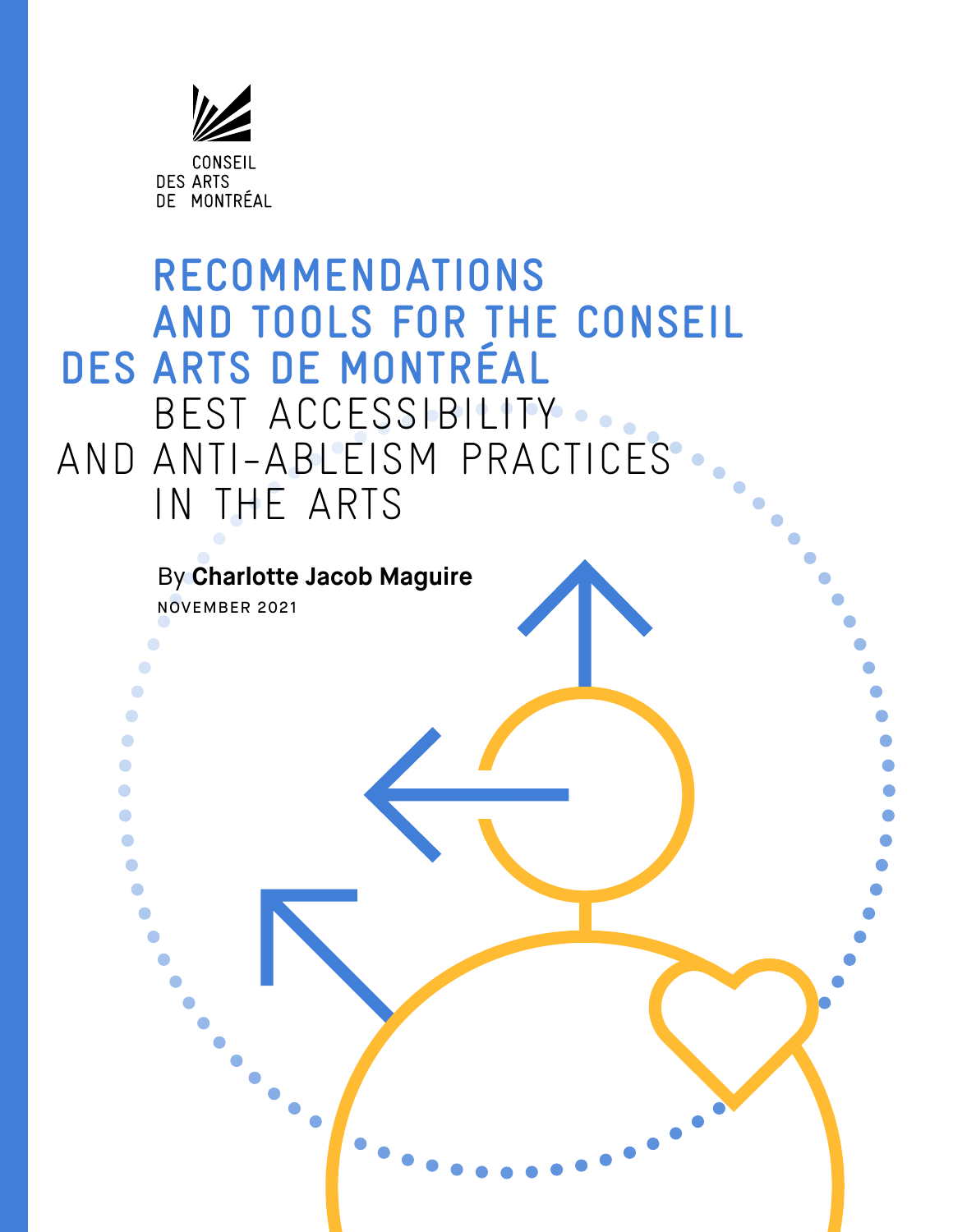#### In collaboration with the Conseil des arts de Montréal team

Edited by **Julien Valmary** Director of Grant Programs and Strategic Initiatives

#### **Salomé Viguier**

Leader/Manager of the Inclusive Practices component of the Conseil des arts de Montréal's 2018–2020 strategic plan

Cultural Advisor New Artistic Practices, Multidisciplinary Sector, Circus Arts and Street Performance

#### **Frédéric Côté**

Cultural Advisor **Theatre** 

## TABLE OF CONTENTS

|                                                                                  | 4 |
|----------------------------------------------------------------------------------|---|
|                                                                                  |   |
| <b>Universal Accessibility and Anti-Ableism</b><br>Advisory Committee Members  5 |   |
|                                                                                  |   |
|                                                                                  |   |
| Conseil des arts de Montréal  6                                                  |   |
|                                                                                  |   |
|                                                                                  |   |
|                                                                                  |   |
|                                                                                  |   |
|                                                                                  |   |
| Creating Grants and Mentorships  9                                               |   |
|                                                                                  |   |
|                                                                                  |   |
|                                                                                  |   |
|                                                                                  |   |
| Organizations Funded by the CAM  11                                              |   |
|                                                                                  |   |
|                                                                                  |   |
|                                                                                  |   |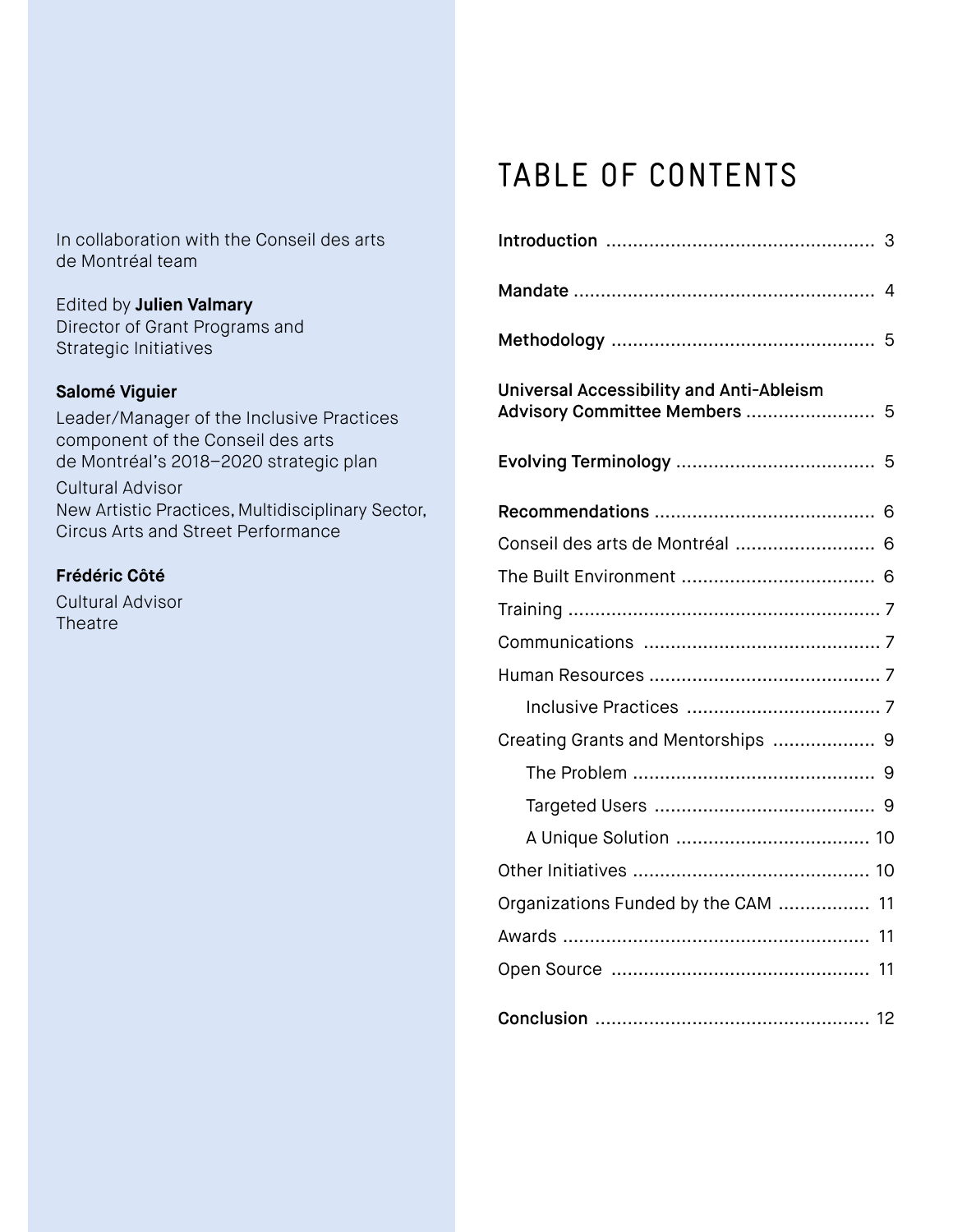### **INTRODUCTION**

This report and the recommendations it contains are the result of ongoing communication between Conseil des arts de Montréal (CAM) staff and the knowledge of Universal Accessibility and Anti-Ableism Committee members.

Invaluable assistance and support was provided by Salomé Viguier, Cultural Advisor—New Artistic Practices, Multidisciplinary, Circus and Street Arts; and Frédéric Côté, Cultural Advisor—Theatre; under the direction of Julien Valmary, Director of Grant Programs and Strategic Initiatives.

The CAM's consultation process is part of the cultural sector's movement to reflect on how its practices promote inclusion and diversity. The CAM's process is in line with other institutions that have conducted mobilizing consultation processes, such as the symposium Vibes: Affronter le capacitisme et l'audisme à travers les arts, held in Montréal in 2018;<sup>1</sup> the draft of the Charter *for an accessible, inclusive and equitable culture*, announced in 2020 and presented by Exeko; and the Canada Council for the Arts' Canada-wide study *Deaf and Disability Arts Practices in Canada*, released in February 2021.

These documents are also available on the Conseil's website:

#### **DOCUMENTS FOR EXTERNAL PUBLICATION (FOR INFORMATION PURPOSES)**

- $\rightarrow$  Glossary—updated with accessibility terms
- $\rightarrow$  Visual timeline of the Conseil des arts de Montréal

#### **INTERNAL CONSEIL AND ARTS COMMUNITY TOOLS**

- $\rightarrow$  Event accessibility
- $\rightarrow$  Resource bank
- $\rightarrow$  Accessibility quotation

<sup>1</sup> Critical Disability Studies Working Group, 2018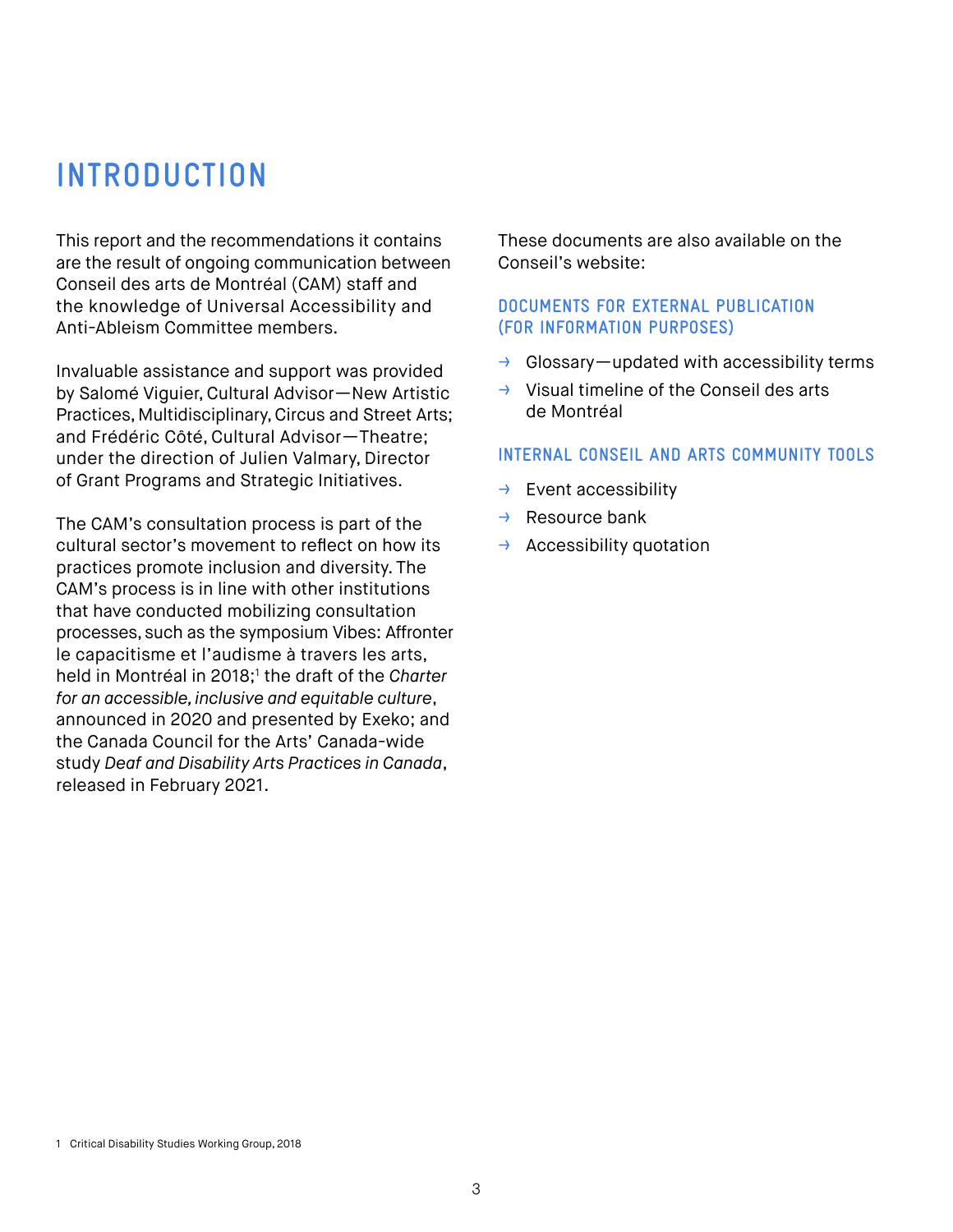### **MANDATE**

In accordance with its 2018–2020 strategic plan, the Conseil des arts de Montréal wishes to identify, acknowledge and support inclusive practices that promote the involvement and engagement of artists, cultural professionals and under-represented, excluded or marginalized audiences.

It is committed to ensuring accessibility for all Montrealers and recognizes that individuals with visible and invisible disabilities and members of the D/deaf community must have the same opportunities to access our programs and services as others do.

To date, the Conseil has led several actions, such as:

#### **SINCE 2018**

- → Supporting the establishment of relaxed performances through:
	- training for arts community members in partnership with the British Council;
	- support for seven organizations.

#### **SINCE 2019**

- $\rightarrow$  Launching a pilot program to support inclusive practices that provided financial support to 16 organizations and collectives totalling \$99,000
- $\rightarrow$  Supporting five organizations as they establish relaxed performances
- $\rightarrow$  Holding a consultation with community members (artists, partners, funders) to establish a clear roadmap under the mandate of consultant Daisy Boustany in 2019–2020

#### **SINCE 2020**

- $\rightarrow$  Offering universal accessibility training to supported organizations, presented with AlterGo
- $\rightarrow$  Creating the Support Fund for Accessibility Costs, which has granted a total of \$43,053 to 18 projects since October 2020
- $\rightarrow$  Hiring accessibility consultant Charlotte Jacob-Maguire to implement the 2020 action plan, including creating a universal accessibility and anti-ableism advisory committee

#### **OVER SEVERAL YEARS**

 $\rightarrow$  Providing financial support to the Groupe des onze's Laboratoire Culture Inclusive during the three years of the project, in collaboration with Exeko

Accessibility consultant Charlotte Jacob-Maguire's mandate was divided into two parts. The first part consisted of conducting an audit to improve digital accessibility and inclusive communication practices for all Montréal audiences and artists. The audit had to include an evaluation of the tools used within the Conseil and Maison teams, as well as external communication practices.

The second part, tool research and production, involved researching models and producing various tools to facilitate inclusive practices within the Conseil based on recommendations from the audits conducted.

The mandate ran from January to August 2021.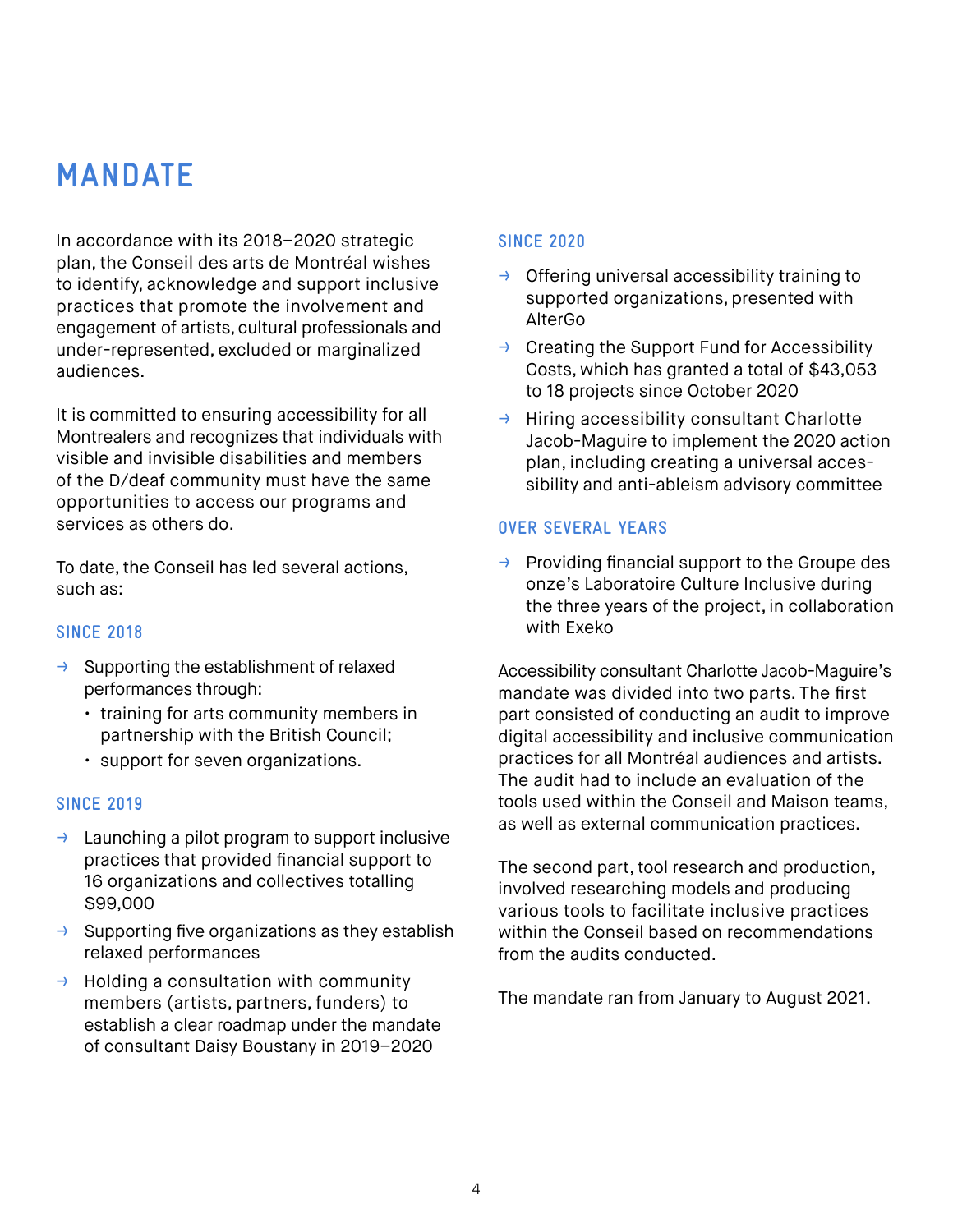### **METHODOLOGY**

This report is the result of a collaboration between the consultant and the Universal Accessibility and Anti-Ableism Advisory Committee created by the CAM and made up of members of the D/deaf community and people living with disabilities.

Three individual contributions, either oral or written, were essential in developing the glossary, the resource bank and the recommendations in this report.

In addition, individual meetings were held between the consultant and various CAM employees.

The recommendations are also based on:

- $\rightarrow$  The Canada Council for the Arts' 2020 study, *Deaf and Disability Arts Practices in Canada*
- → Interviews conducted in winter 2021 as part of the Civic Incubator program

### **UNIVERSAL ACCESSIBILITY AND ANTI-ABLEISM ADVISORY COMMITTEE MEMBERS**

The Universal Accessibility and Anti-Ableism Advisory Committee members are:

Audrey-Anne Bouchard Catherine Théroux Gaëtane Cummings Hodan Youssouf Lucila Guerrero Maxime D.-Pomerleau Menka Nagrani Paul Tshuma Roxane Charest-Landry accompanied by Cindy Schwartz Salima Punjani

### **EVOLVING TERMINOLOGY**

The terminology is constantly evolving. In consultation with the Committee, the Conseil prefers the term "D/deaf and/or living with disabilities."

This term includes people who are D/deaf or hard of hearing or who are living with a mental illness, are neurodivergent, or have a visible or invisible, temporary or permanent, dynamic or stable disability.

See the Glossary section on our web site.

 $\rightarrow$  Standardize use of the term "ability diversity: people who are D/deaf and/or living with a disability" on your website and in all CAM communications.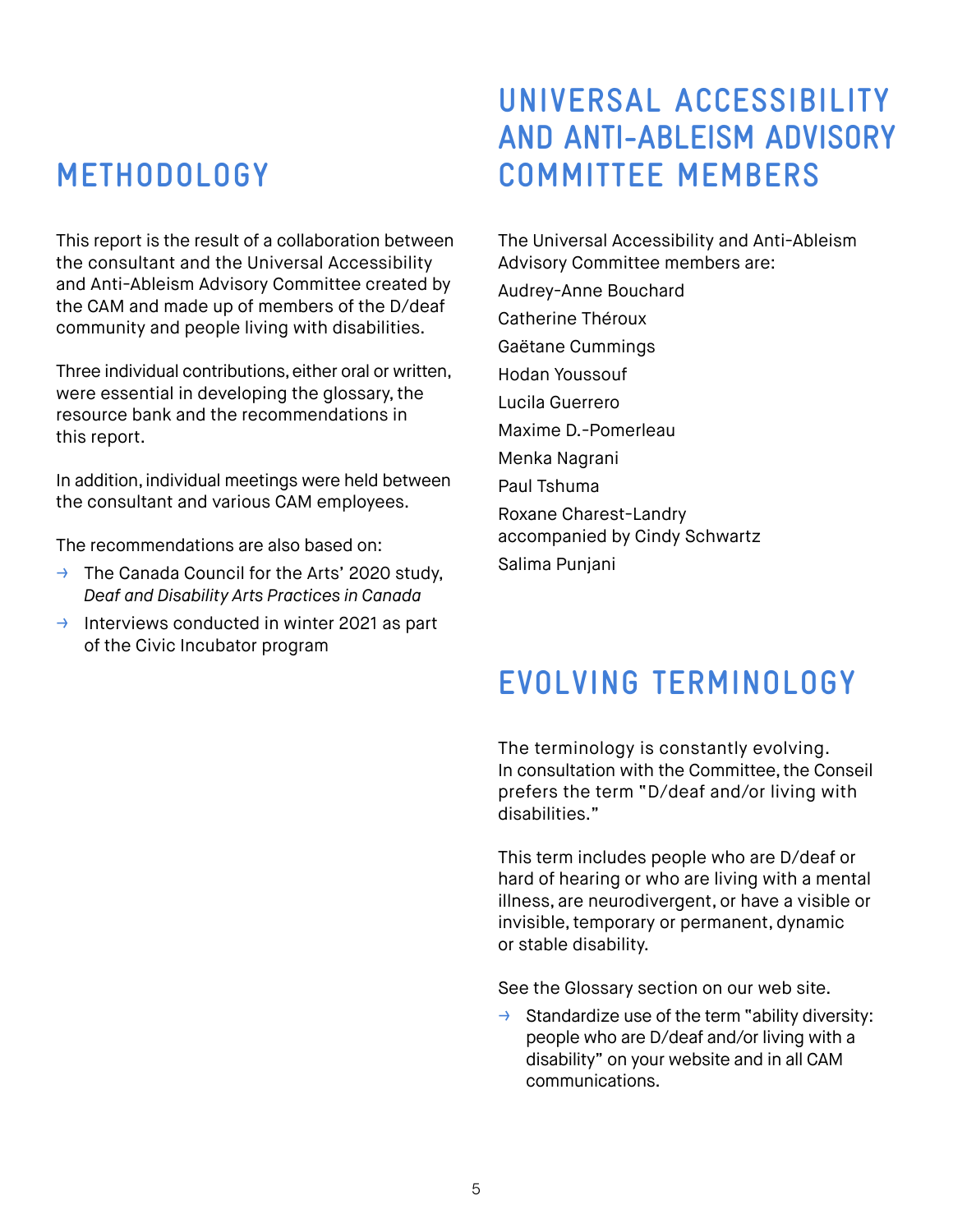### **RECOMMENDATIONS**

### **CONSEIL DES ARTS DE MONTRÉAL**

- $\rightarrow$  Make universal accessibility a priority.
	- Review universal accessibility criteria before undertaking a project (construction, grant creation, website redesign) and communicate criteria to employees and external consultants.
	- Designate an internal resource who will be responsible for universal accessibility during the project. This person may change depending on the responsibilities required by the project.
- $\rightarrow$  Create a universal accessibility and anti-ableism policy at the CAM.
- → Integrate people who are D/deaf and/or living with a disability into the equity policy.
- $\rightarrow$  Strengthen affirmative action for people living with disabilities in the project funding selection process.
- $\rightarrow$  Offer an application writing support service provided by staff qualified to apply for artistic practice funding or provide a list of relevant resources.
- $\rightarrow$  Recruit artists and cultural workers who are D/deaf and/or living with disabilities.
- $\rightarrow$  Continuously identify ability-diverse artistic practices.
- $\rightarrow$  Consult people from the D/deaf and disability communities when establishing programs for artistic practices and research residencies ("Nothing about us without us").

#### **THE BUILT ENVIRONMENT**

- $\rightarrow$  Increase the size of the street address on the building.
- $\rightarrow$  Place the street address so that the columns do not obstruct it.
- $\rightarrow$  Contact the STM to have an official STM paratransit drop-off zone installed in front of or beside the ramp leading to the CAM building.
- $\rightarrow$  Lobby elected officials to change requirements for heritage buildings. Universal accessibility should take precedence over a building's heritage status.
- → Install push buttons at each door. Heritage status should not take precedence over accessibility.
- $\rightarrow$  Improve accessibility of CAM creation studios for artists who are D/deaf and/or living with disabilities.
- $\rightarrow$  Refuse any new space that does not meet universal accessibility criteria (for example, steps in front of first-floor washrooms).
- $\rightarrow$  Make emergency exits accessible and contact the fire department to adapt the first aid room (see architectural audit).
- $\rightarrow$  Review architectural audit.
- $\rightarrow$  Work with a specialized company such as Société Logique to make architectural changes.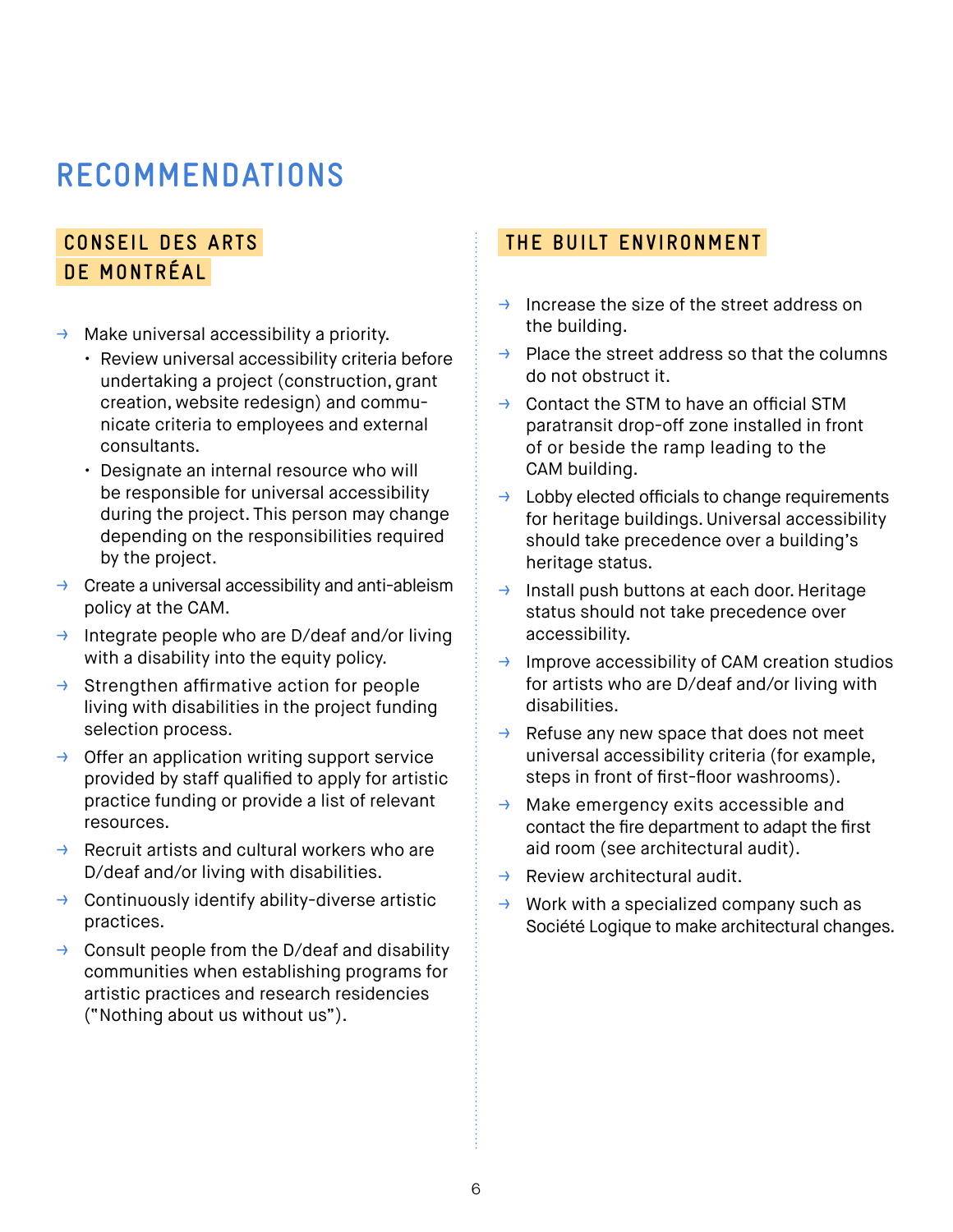#### **TRAINING**

- $\rightarrow$  Cultivate connections with the Canada Chairs to provide more in-depth training on art, ableism and audism.
- $\rightarrow$  Offer regular training that can be produced by people living with disabilities to organizations funded by the CAM on welcoming people with disabilities (Kéroul), and on arts curation (Tangled Art + Disability)
- → Cultivate connections with the Société des musées du Québec and Kéroul, which already offer joint training on welcoming people with disabilities to cultural venues.

#### **COMMUNICATIONS**

- $\rightarrow$  Make all communications available in QSL and ASL on the CAM website.
- $\rightarrow$  Post CAM information on the Creative Users Projects network.
- → Publicize communications through "Contact relays for accessibility."
- $\rightarrow$  Provide a visual summary when introducing yourself, such as: *I am a young white man with blue eyes and I'm wearing a grey sweater.*
	- If you are in a Zoom meeting, briefly describe your surroundings: *There is a bookshelf and a plant in the background.*
- Review "Social Media and Accessible Websites."

#### **HUMAN RESOURCES**

- $\rightarrow$  For positions, action plans and policies, always consult experts with lived experience (people who are D/deaf and/or living with disabilities).
- $\rightarrow$  Review universal accessibility criteria before starting a project (construction, grant development, website redesign).
- $\rightarrow$  Create a dedicated position for artistic practices of people who are D/deaf and/or living with disabilities, such as a project manager for ability diversity (artists and cultural workers who are D/deaf and/or living with disabilities).
- $\rightarrow$  Provide an accessibility quotation to anyone who contacts the Conseil des arts de Montréal.
- $\rightarrow$  Invite people who are D/deaf and/or living with disabilities to fill spots on the Board of Directors.

#### **INCLUSIVE PRACTICES**

- $\rightarrow$  Ensure CAM staff are aware of their responsibilities regarding accessibility. In the interest of fairness, people who are D/deaf and/or living with disabilities who participate in or organize events should not be responsible for ensuring the event is accessible.
- $\rightarrow$  Add a resource person who can provide the artist or cultural worker with the tools and information they need to assist clients who are D/deaf and/or living with disabilities.
- $\rightarrow$  Offer an application support service for people who are D/deaf and/or living with disabilities.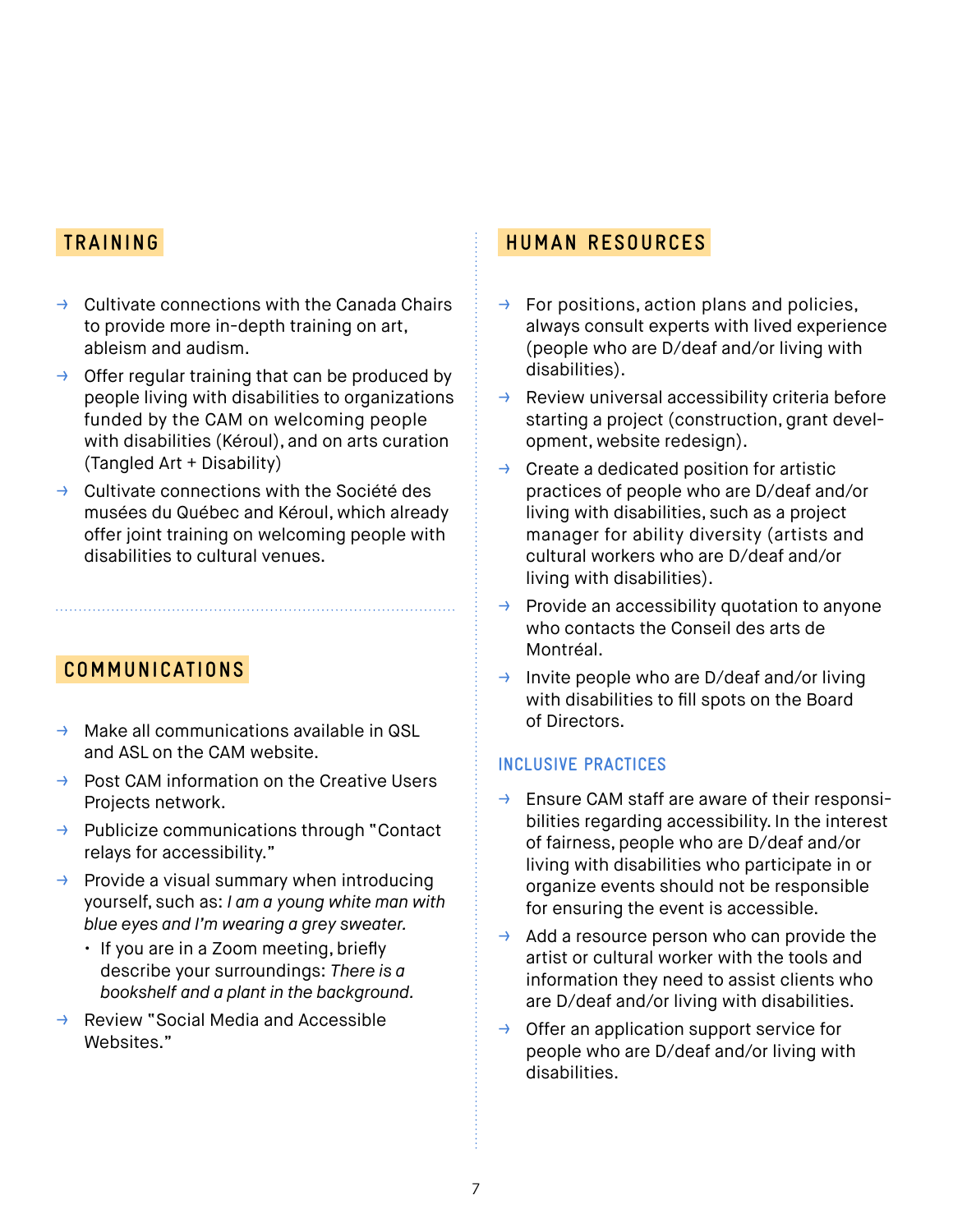- $\rightarrow$  Provide funds so that artists and cultural workers are supported at every stage of the project.
- $\rightarrow$  Provide funds so that artists and cultural workers can have access to a companion or note-taker.
- $\rightarrow$  Ensure that the upstream or reserved support of a companion for artists or cultural workers living with disabilities is subsidized. CARFAC-RAAV's flat rate is \$568 for one full day and \$322 for one half day (less than 4 hours). Financial assistance should reflect these amounts.
- $\rightarrow$  Be attentive to invisible disabilities such as mental illness, chronic fatigue, autism and aphasia and be flexible about deadlines. Provide a range of dates rather than a single date.
- $\rightarrow$  Be aware that some disabilities fluctuate depending on factors such as temperature, time of day, month or events.
- $\rightarrow$  Recruit an artist or cultural worker who is D/deaf and/or living with disabilities to serve on the CAM's Board of Directors.
- $\rightarrow$  Create a position in each discipline for a jury member who is D/deaf and/or living with disabilities.
- $\rightarrow$  Allow D/deaf artists to submit their final reports in sign languages.
- $\rightarrow$  Inform artists about combined funding and the correspondence between CAM grants and the Registered Disability Savings Plan (RDSP). Provide required information about combining government grants to assist individuals who are fearful of losing their benefits (e.g., social assistance) if they receive funding for their artistic practice.
- $\rightarrow$  Find ways to avoid taxing creation funds and project access funds from the personal income of artists.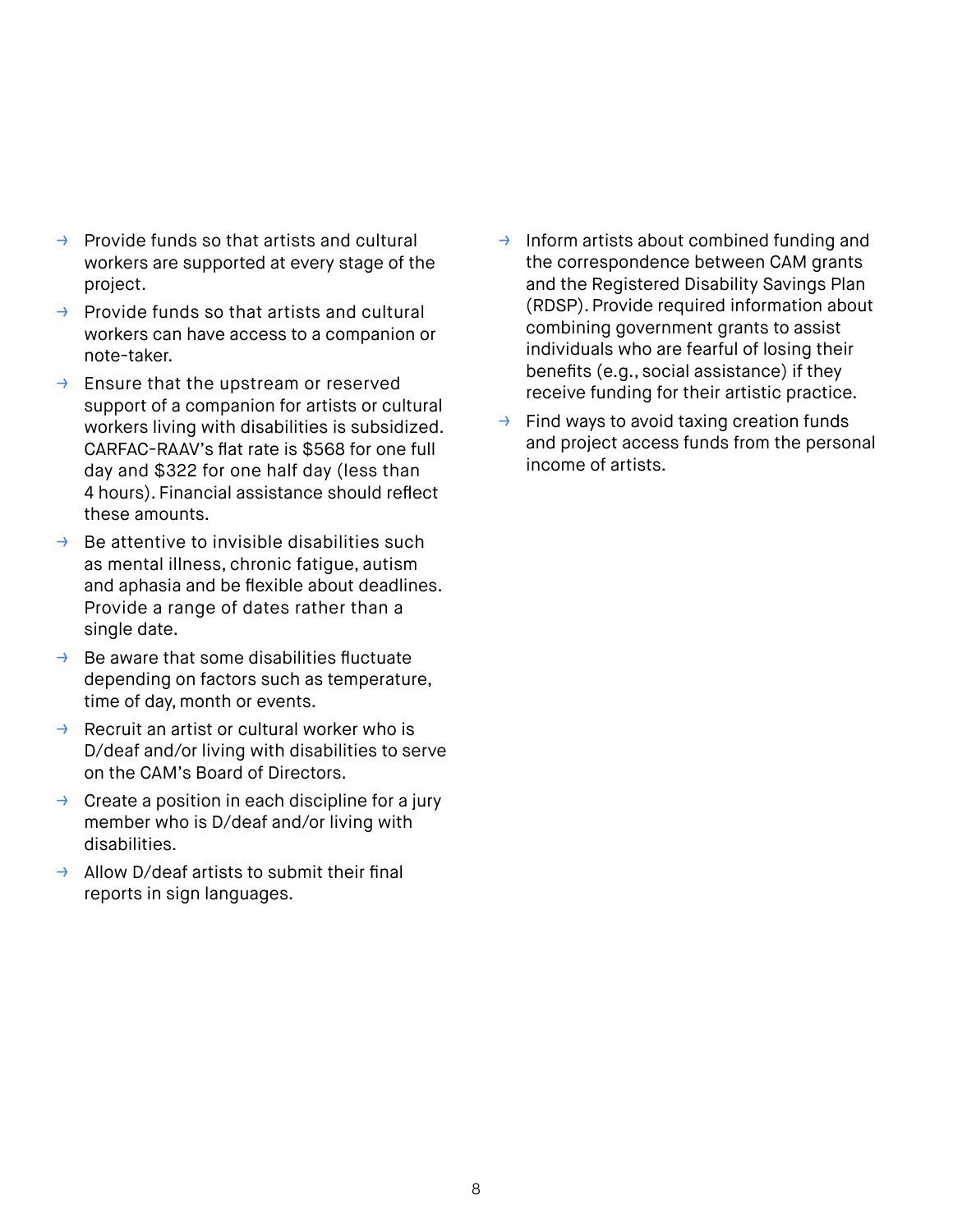#### **CREATING GRANTS AND MENTORSHIPS**

Providing support, belonging to a group, development and funding practices are necessary to ensure that mad, neurodiverse, disability and D/deaf art is understood, disseminated and discoverable.

#### **THE PROBLEM**

Disability is diversity's blind spot. The problem lies in the fact that disability and deafness are too often invisible in the Montréal arts community. The Universal Accessibility and Anti-Ableism Committee wants greater recognition in Montréal, Quebec and Canada.

Yinka Shonibare, a multidisciplinary British-Nigerian artist, argues that "disability art is the last avantgarde art movement." This artistic movement is innovative and contemporary. It deserves to be seen.

Artists who are D/deaf and/or living with disabilities account for 15.1% of the artist population, yet they receive 0.7% of arts funding.2

2 Leduc, Véro, Mouloud Boukala, Joëlle Rouleau, Aimee Louw, Ashley McAskill, Catherine Théroux, Sarah Heussaff, Line Grenier, Mélina Bernier, Shandi Bouscatier, Élodie Marcelli, Laurence Parent, Darren Saunders, Tamar Tembeck, Olivier Angrignon-Girouard, Carolyne Grimard, 2020. *Les pratiques artistiques des personnes sourdes ou handicapées au Canada*. Research report. Montréal: Canada Council for the Arts, p. 26.

Clearly some barriers remain:

- $\rightarrow$  Obstacles to instruction and professionalization
- → Issues related to accessibility of cultural venues
- $\rightarrow$  The cultural community's lack of knowledge about artistic practices
- $\rightarrow$  Ableism and audism

Notwithstanding these challenges, the CAM is strongly committed to ensuring universal accessibility through its inclusive practices. The CAM has carried out several actions so far, which you will find on page 4.

#### **TARGETED USERS**

The targeted users are artists and cultural workers who are D/deaf and/or living with disabilities or neurodiverse.

It is therefore necessary to establish project creation and dissemination grants for artists and cultural workers who are D/deaf and/or living with disabilities or neurodiverse. These grants could be used to:

- → **support research and creation by artists and collective members who are D/deaf and/or living with disabilities, through an exclusive program;**
- → **support** a **cohort** of artists and cultural workers who are neurodivergent, D/deaf or living with disabilities over two years by offering them a **grant** to devote themselves to their **practice** and by providing support within the Montréal cultural community so that they can become recognized as professional artists or cultural workers.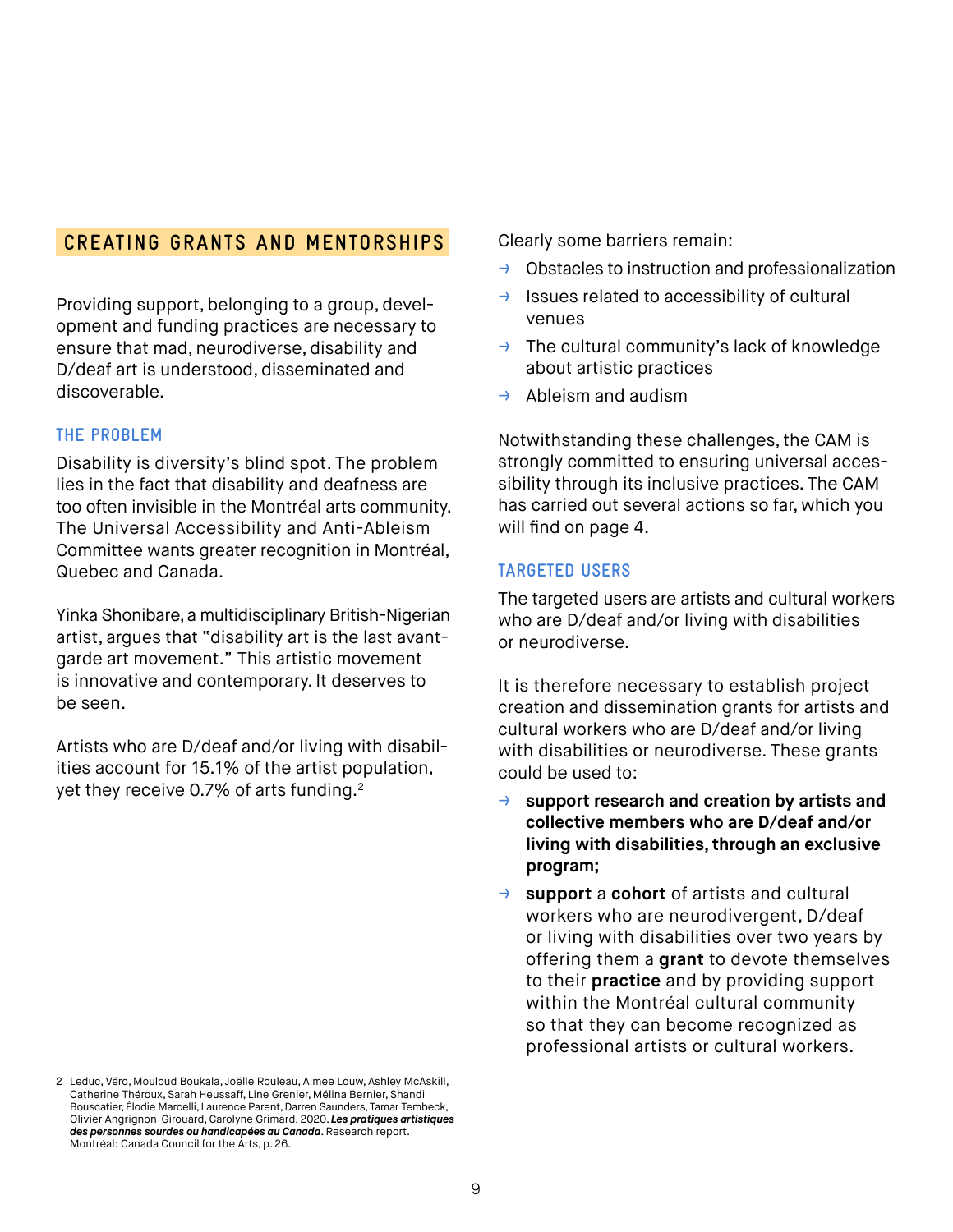The Conseil des arts de Montréal **will select four** in total. There will be some flexibility in the selection process regarding the number of artists and the number of cultural workers selected.<sup>3</sup>

In practical terms, the CAM would have to **release \$100,000** for grants of \$25,000 per person per year over one year.

#### **A UNIQUE SOLUTION**

- $\rightarrow$  The first major grants in Quebec for artists and cultural workers who are neurodiverse, living with disabilities and/or D/deaf.
- $\rightarrow$  Professional experience recognized by peers.
- $\rightarrow$  Positions Montréal as one of the major cities stimulating innovation and creativity (Montréal's strategic plan for 2030: "Stimulating innovation and creativity" and "Strengthening solidarity, equity and inclusion").

#### **OTHER INITIATIVES**

- $\rightarrow$  Create a research fund or grant that would support cultural workers' research in the field of disability and D/deaf art in partnership with a cultural institution:
	- a museum;
	- National Theatre School;
	- an arts centre (maison de la culture);
	- MAI (Montréal, arts interculturels)
- $\rightarrow$  Create networking days to connect cultural programmers with artists and cultural workers, with a focus on inviting artists who are D/deaf and/or living with disabilities.
- Create a Mentors in Residence program.
- $\rightarrow$  Partner with a Canada Chair and a cultural venue to do some background work and write a document on this topic for artists in Montréal who are D/deaf and/or living with disabilities.

3 Grants for artists: cohort, support, funding of artistic practices, cultural networking with a cultural advisor with whom the artist will assess their needs, contact with professionals who can meet the artist's needs, procurement of a residency in Montréal and development of a cultural mediation activity related to it.

Grants for cultural workers: cohort; support as part of an institution; research funding and the possibility of attending lectures, conferences and classes; cultural networking with a cultural advisor with whom the cultural worker will assess their needs; contact with professionals (editor-in-chief, curator, institution representative) who can meet the cultural worker's needs; procurement of an accessible research residency that could accommodate a companion.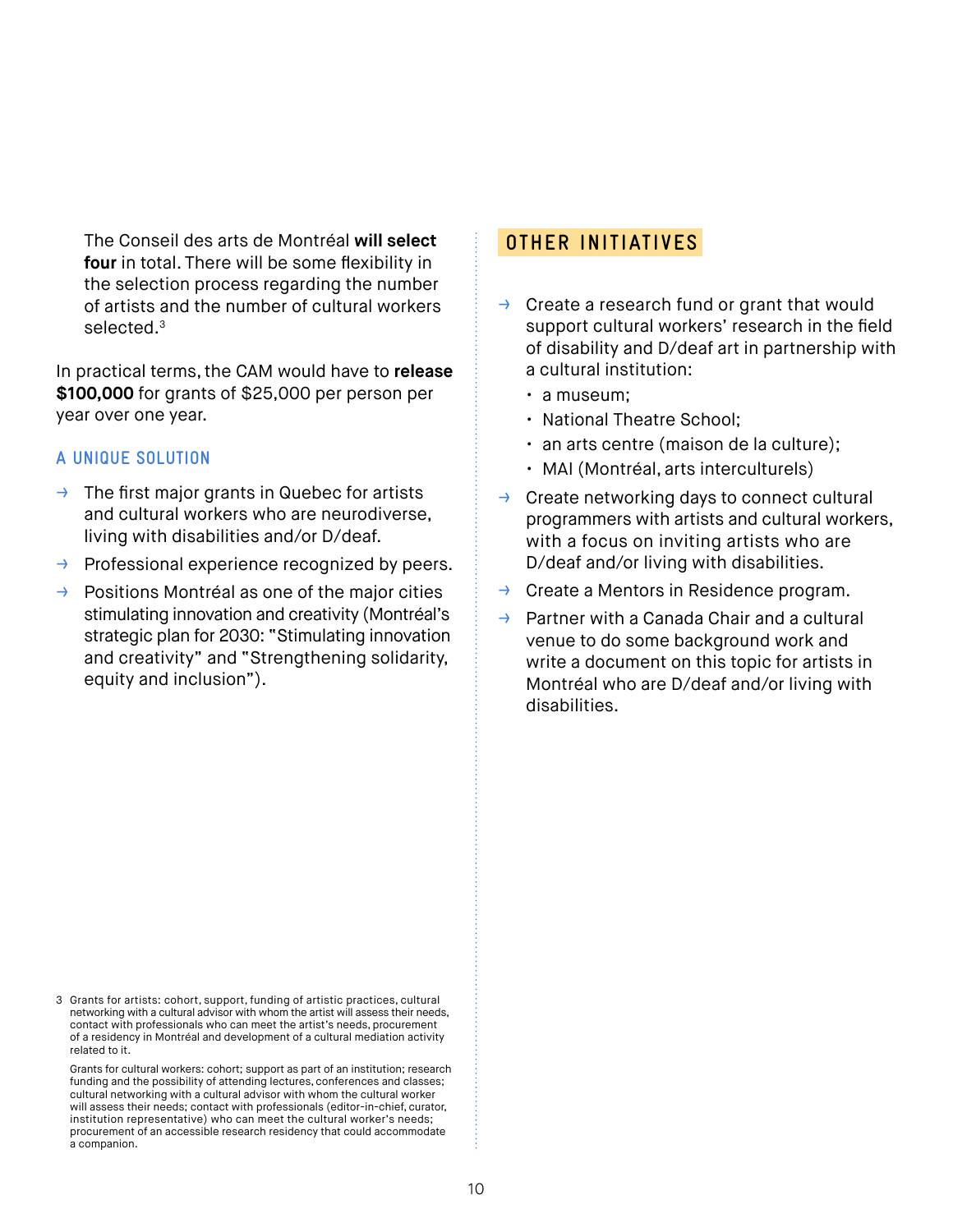#### **ORGANIZATIONS FUNDED AWARDS BY THE CAM**

- $\rightarrow$  Add universal accessibility criteria to operational applications and CAM Touring Program applications. In an operating application, 10% of the budget would be allocated to access fees. Examples include Quebec Sign Language interpreters, American Sign Language interpreters, transcribers, audio describers, note-takers, funds to create a visual timeline, etc.
- → Make it mandatory for organizations funded by the CAM, the CAM Touring Program and the Art Out in the Open Program to provide information on programming accessibility or inaccessibility.
- $\rightarrow$  Add a section on jobs held by people who are D/deaf and/or living with disabilities by CAM-funded organizations in accountability mechanisms.
- $\rightarrow$  Fund the cultural, architectural and communications accessibility of arts and culture communities.

- $\rightarrow$  Do not create an award for ability diversity. However, review this measure in three years.
- $\rightarrow$  Improve scoring on applications from artists who are D/deaf and/or living with disabilities for all juries.
- → Create an "Inclusive Practices" award for CAM-funded organizations. In the criteria, focus on programming and hiring experts with lived experience.

#### **OPEN SOURCE**

 $\rightarrow$  Make all resources created by the CAM available to applicants through an open source policy and post resources on the CAM website.